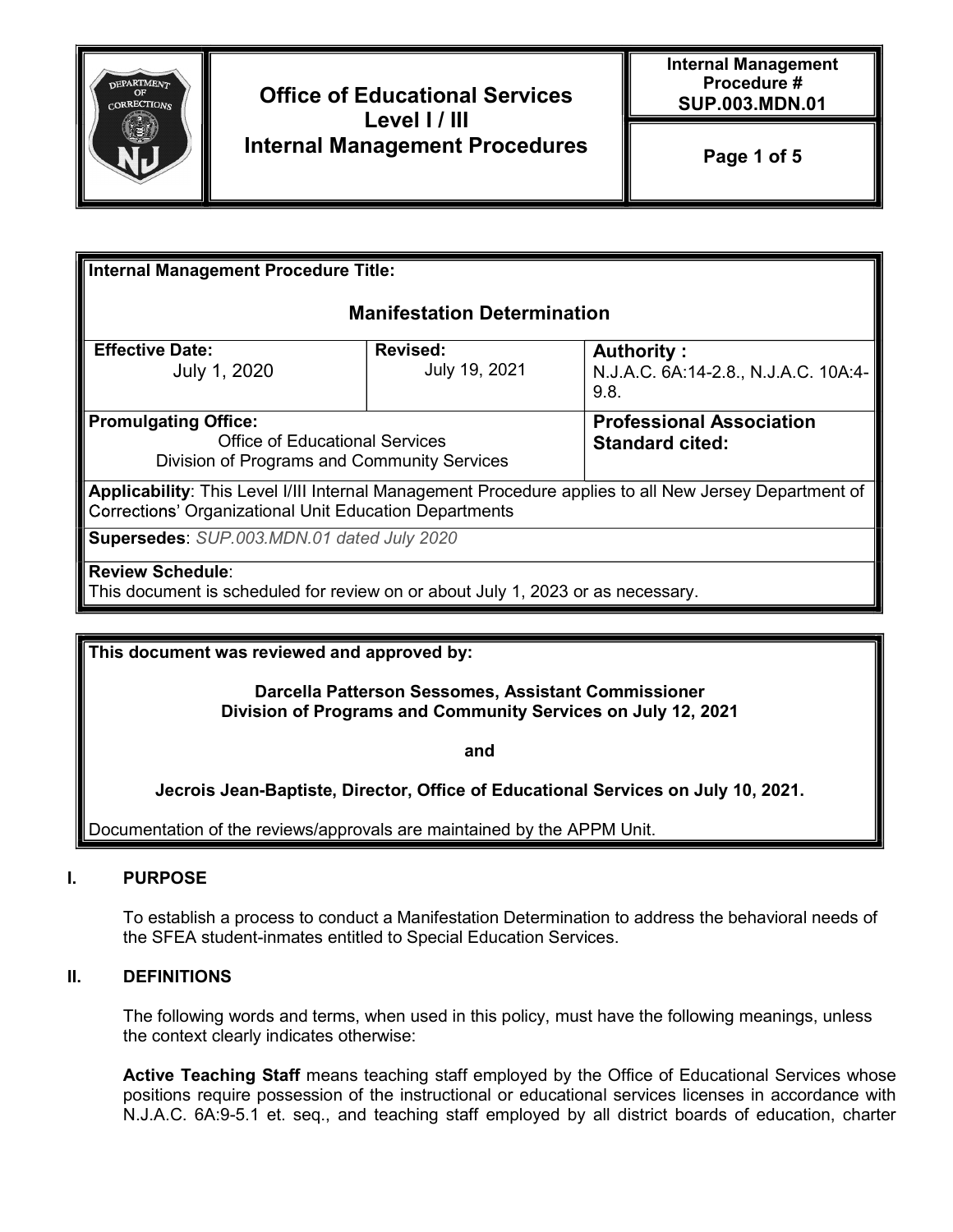| <b>Internal Management</b>         | <b>Effective Date</b> | <b>Internal Management</b> |
|------------------------------------|-----------------------|----------------------------|
| <b>Procedure Title:</b>            | <b>July 1, 2020</b>   | Procedure #                |
| <b>Manifestation Determination</b> | <b>Revised</b>        | <b>SUP.003.MDN.01</b>      |
|                                    | <b>July 19, 2021</b>  | Page 2 of 5                |

schools, and non-public schools who hold positions which require the possession of the instructional or educational services licenses.

Assistant Supervisor of Education (ASOE) means under the direction of a Supervisor of Education in a state department, institution or agency, organizes, administers, and supervises the total educational program in institutions or agencies; does related work as required. Serves as the designated secondary supervisor and in the absence of the SOE, must serve as the primary supervisor.

Case Manager/Case Management means a member of the CST whose role is to oversee the implementation of the student-inmate's IEP. The case manager coordinates the development, monitoring and evaluation of the effectiveness of the IEP.

Child Study Team (CST) the CST is comprised of the Learning Disabilities Specialist (LDS), the School Psychologist, the School Social Worker, a general education teacher, a special education teacher, and the student-inmate. The CST's primary function is to evaluate and design appropriate programs for students who are experiencing learning, health and/or behavioral difficulties.

Division of Programs and Community Services means the division responsible for correctional facility and community-based program opportunities for offenders, which includes the offices of Community Programs, Educational services, Transitional and Social Services, Chaplaincy, County Services, Victim Services, and Volunteer Services.

Educational Staff means all staff hired to provide services within the NJ Department of Corrections at a state agency and/or Central office personnel under the direction of the Office of Educational Services. Educational Staff includes Educational Program Specialist 1 & 2, Supervisor of Education, Assistant Supervisor of Education, Teacher 1, 2, 3 (academic and vocational), Instructor Counselor, Instructional Technician Secured Facilities, Education Program Assistant 1 & 2, Secretarial Assistant, Software Development Specialist, Learning Disability Teacher Consultant, School Social Worker, School Counselor, and School Psychologist.

New Jersey Department of Corrections (NJ DOC) means that agency of the Executive Branch of the New Jersey State Government whose functions are to protect the public and provide for the custody, care, discipline, training and treatment of persons committed to the State correctional facilities.

Office of Educational Services (OES) means the office within the Department of Corrections, Division of Programs and Community Services, that has been established to ensure that inmates are provided with academic, vocational, and life skills programming that meet their demonstrated needs, within a framework that is consistent with the department's overall mission and in concert with all appropriate federal and State education statutes, codes, and regulations.

**SFEA** means the State Facilities Education Act of 1979 that was enacted for the purpose of providing a thorough and efficient education to all eligible students residing in state facilities.

### III. POLICY

It is the policy of NJDOC Office of Educational Services to provide Manifestation Determination hearings to eligible students as required by N.J.A.C. 6A:14-2.8.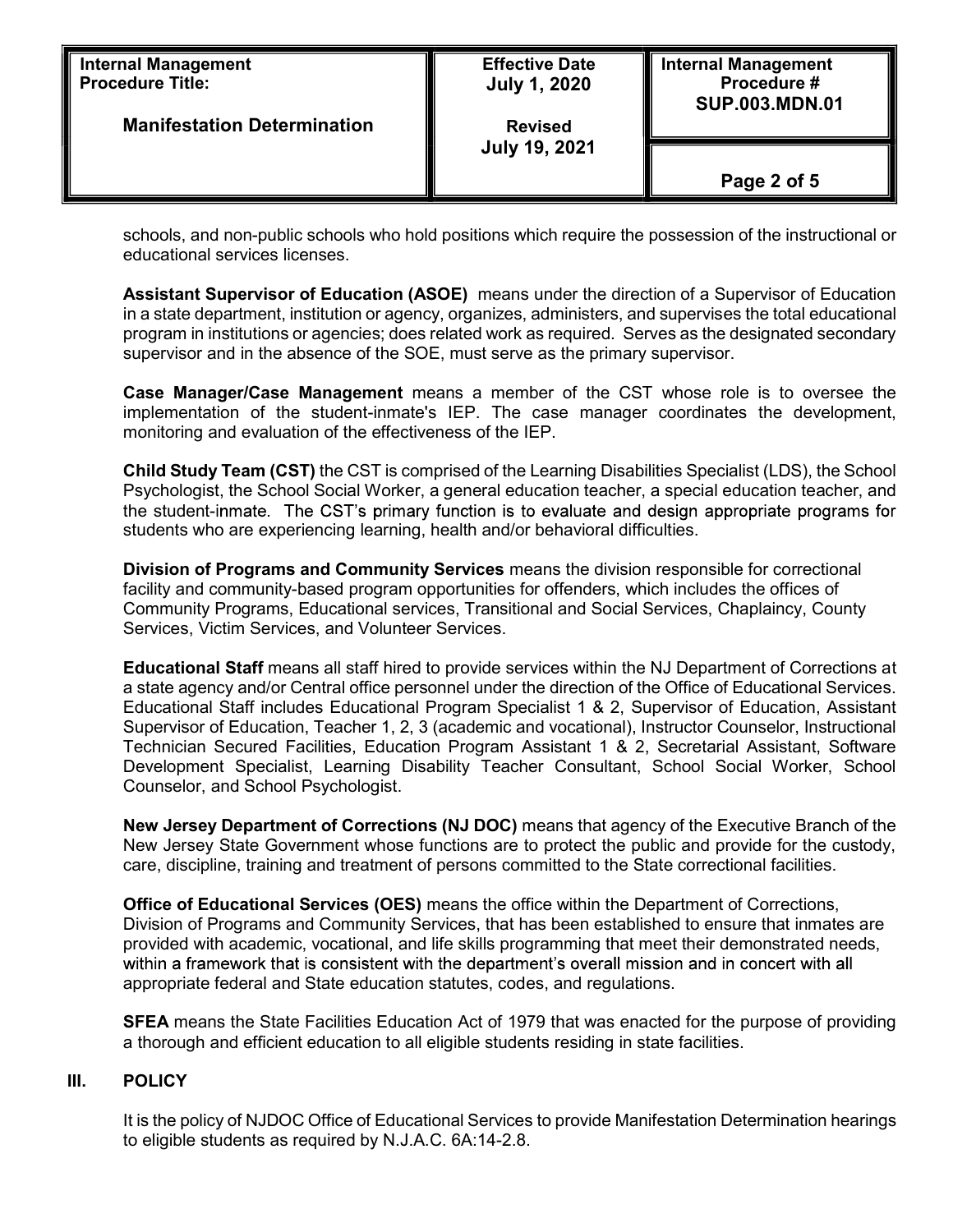| <b>Internal Management</b>         | <b>Effective Date</b> | <b>Internal Management</b> |
|------------------------------------|-----------------------|----------------------------|
| <b>I</b> Procedure Title:          | <b>July 1, 2020</b>   | Procedure #                |
| <b>Manifestation Determination</b> | <b>Revised</b>        | <b>SUP.003.MDN.01</b>      |
|                                    | <b>July 19, 2021</b>  | Page 3 of 5                |

## IV. PROCEDURES

To address the behavioral needs of students entitled to Special Education services, the New Jersey Department of Corrections Office of Educational Services will provide Manifestation Determination hearings to eligible students as required by N.J.A.C. 6A:14-2.8. The following procedures outline the steps necessary once a special education student's behavior warrants Custody intervention:

- 1. The SOE/ASOE at each facilities that houses SFEA student-inmates will develop a "Sp. Ed. List" (SEL) to include all students with IEPs.
- 2. Upon documentation of a charge/disciplinary incident as defined in N.J.A.C. 10A:4-4.1 involving a student-inmate included on the SEL that occurs during the school day or during SFEA evening classes, the SOE/ASOE will notify Administration of the student-inmate's SEL status through provision of the incident report.
- 3. The SOE/ASOE will notify the Administration whether or not the incident occurred during the school day or movement to and from the school. The school day shall be defined as 30 minutes before the first class period of the day through 30 minutes after the final class period of the day, as well as 30 minutes before through 30 minutes after any given period of evening classes.
- 4. If the incident involved an SEL student during the school day, the SOE/ASOE will submit the report to the SFEA Coordinator who will review the report and determine if a Manifestation Determination meeting is appropriate.
- 5. If a Manifestation Determination meeting is appropriate, the SFEA Coordinator will direct the SOE to ensure the meeting is held within 10 school days of the date of the incident report.
- 6. Members of the Manifestation Determination meeting include, but are not limited to, the SOE/ASOE, the School Psychologist, the Learning Disabilities Specialist, a special education teacher, the student-inmate if available, and the individual who generated the report if appropriate.
- 7. If the student-inmate is unable to attend the meeting, the case manager will ensure that an effort is made to obtain the student-inmate's record and reasoning for the incident. These attempts can include, but are not limited to, face-to-face interview with the student-inmate, a telephone conference call, or a written statement from the student-inmate. The information gleaned from the studentinmate will be provided to the team leader of the Manifestation Determination meeting and incorporated into the decision-making process.
- 8. An impending Manifestation Determination hearing may not be cause for a "reasonable postponement" of a disciplinary hearing which must occur within seven calendar days of the alleged violation under N.J.A.C. 10A:4-9.8. If the disciplinary adjudication under the aforementioned statute occurs prior to the Manifestation Determination hearing, the sanction will be reviewed depending upon the results of the Manifestation Determination hearing.

### Manifestation Determination hearing procedure:

A. Meeting attendees review student-inmate's IEP and any other pertinent documentation to complete Manifestation Determination form. The SOE/ASOE or the studentmanager will serve as the team leader and ensure the form is completed.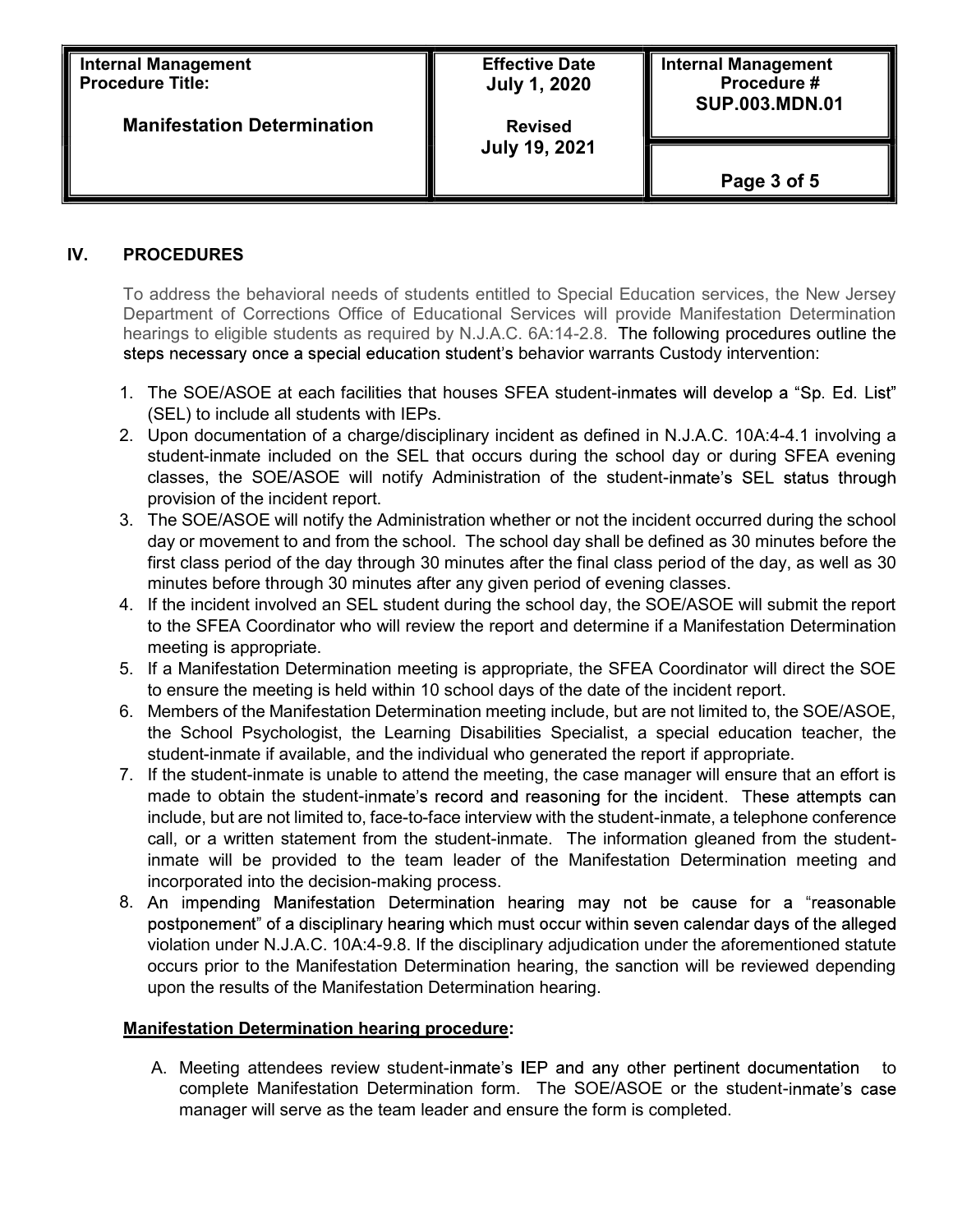| <b>Internal Management</b><br><b>Procedure Title:</b> | <b>Effective Date</b><br><b>July 1, 2020</b> | <b>Internal Management</b><br>Procedure #<br><b>SUP.003.MDN.01</b> |
|-------------------------------------------------------|----------------------------------------------|--------------------------------------------------------------------|
| <b>Manifestation Determination</b>                    | <b>Revised</b><br><b>July 19, 2021</b>       |                                                                    |
|                                                       |                                              | Page 4 of 5                                                        |

- B. Based upon IEP review and completion of Manifestation Determination form, meeting attendees make a determination whether the problematic behavior resulting in disciplinary action is a manifestation of the student-inmate's disability. The team leader will make the final determination.
	- i. If NO: Student-inmate's re-evaluation schedule and IEP will remain in place.
	- ii. If YES: An IEP Re-evaluation meeting will be scheduled within the following 10 school days and a Functional Behavior Assessment (FBA) will be conducted to determine the need for a Behavior Intervention Plan (BIP) to be added to the student's existing IEP. The student may only be sanctioned with placement in administrative segregation upon confirmation of a bona fide security risk and/or other compelling penological interest as determined by facility Administrator and/or designee (e.g., Courtline authority). The team leader will inform the Administrator and/or designee of this decision so that the Administrator and/or designee may make this determination. An adjudication of guilt for a violation of N.J.A.C. 10A:4-4.1 will not be sufficient, without more, for a finding of a bona fide security or other compelling penological interest. An individualized finding by the facility Administrator or their designee as to that interest will be required in each case.